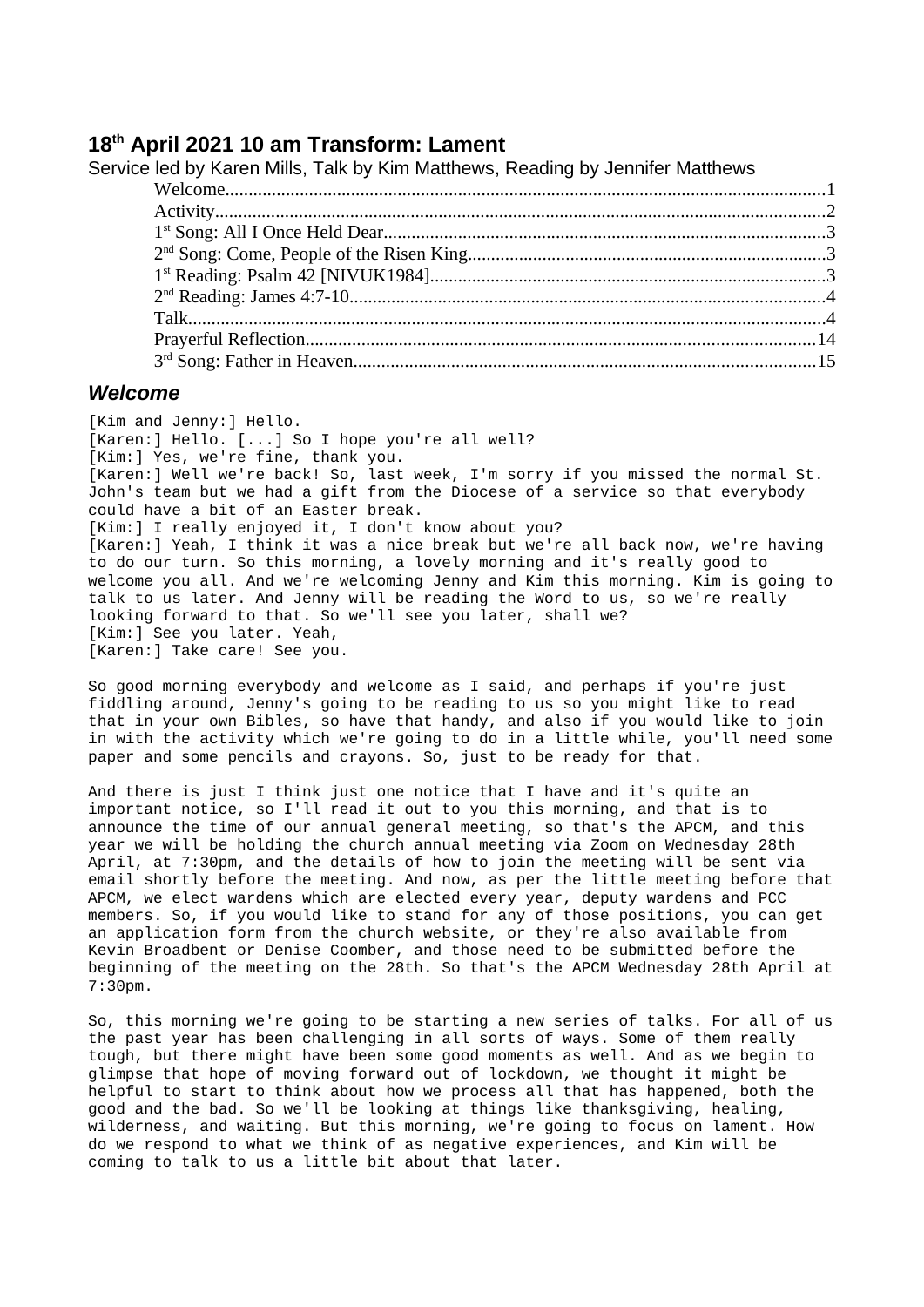## <span id="page-1-0"></span>*Activity*

So just to help us to begin to think about that, I've got a little bit of an activity, so to start with you'll need your piece of paper and a pencil. Just perhaps in a moment, just think about something that has happened during the last year, something that you might be really sad about or even angry about, something that you may have lost or even something that you are longing for, and I know when I was thinking about what I might draw: I know that I am longing to see my grandchildren and I've been thinking about my youngest who will be two very soon and we haven't seen her for virtually half of her life, so that's something I'm really longing for. So just in the next moment or two, just perhaps draw something that represents your feeling or your emotion or your loss on your piece of paper, or you could even write a word that expresses that. So I'll just give you a moment or two to do that.

Just in the quiet as you're beginning to draw something, and let God bless you, as you're drawing and speak into whatever it is that you are drawing or doing.

God is very big and he can take all that we want to express and say to him.

So this is something that you might like to continue doing, doing your drawing, just a little black and white drawing and I'm afraid I'm no good at drawing, I defy anybody to teach me to draw, so I have traced a little face, so I've got a little face of my granddaughter here. But as I was drawing this picture of my granddaughter, there were things that actually I began to be thankful for. And one of the things that I'm really thankful for is that we have things like Skype and Zoom, and we've actually been able to watch her growing up over Zoom. And so what I'm going to do is just put a little bit of colour into her eyes because I can actually see her sometimes, even though it's on the screen, so I've just put a little bit of blue into her eyes. And the other really exciting thing that happened last week was that she actually said 'Grandma' for the first time; it came out a bit like 'Nanpa' but even so, it was recognisable as 'Grandma'. So I've just put a little bit of colour into her lips. And what was a very black and white picture, a very sad picture in a way, is beginning to look a little bit more cheerful as I think about the things that even in that sad thing, in that longing, I can actually begin to put a little bit of colouring. So that's something that you might like to continue doing over the week, as a way of just expressing your sadness, your lament, but also a way of helping you think about what might be hopeful, even in that.



So we're just going to have a moment now to settle, and just come before God, before having a couple of songs. And there may be a few things that has made God sad, because we know we haven't got it right. And I'm just going to read a few words from Psalm 32 $^{\rm t}$  as a way of confession, and then we'll come into some songs of worship.

- 1 Blessed is he whose transgression is forgiven, whose sin is covered.
- <span id="page-1-1"></span>2 Blessed is the man against whom the LORD does not count iniquity, and in whose spirit

there is no deceit.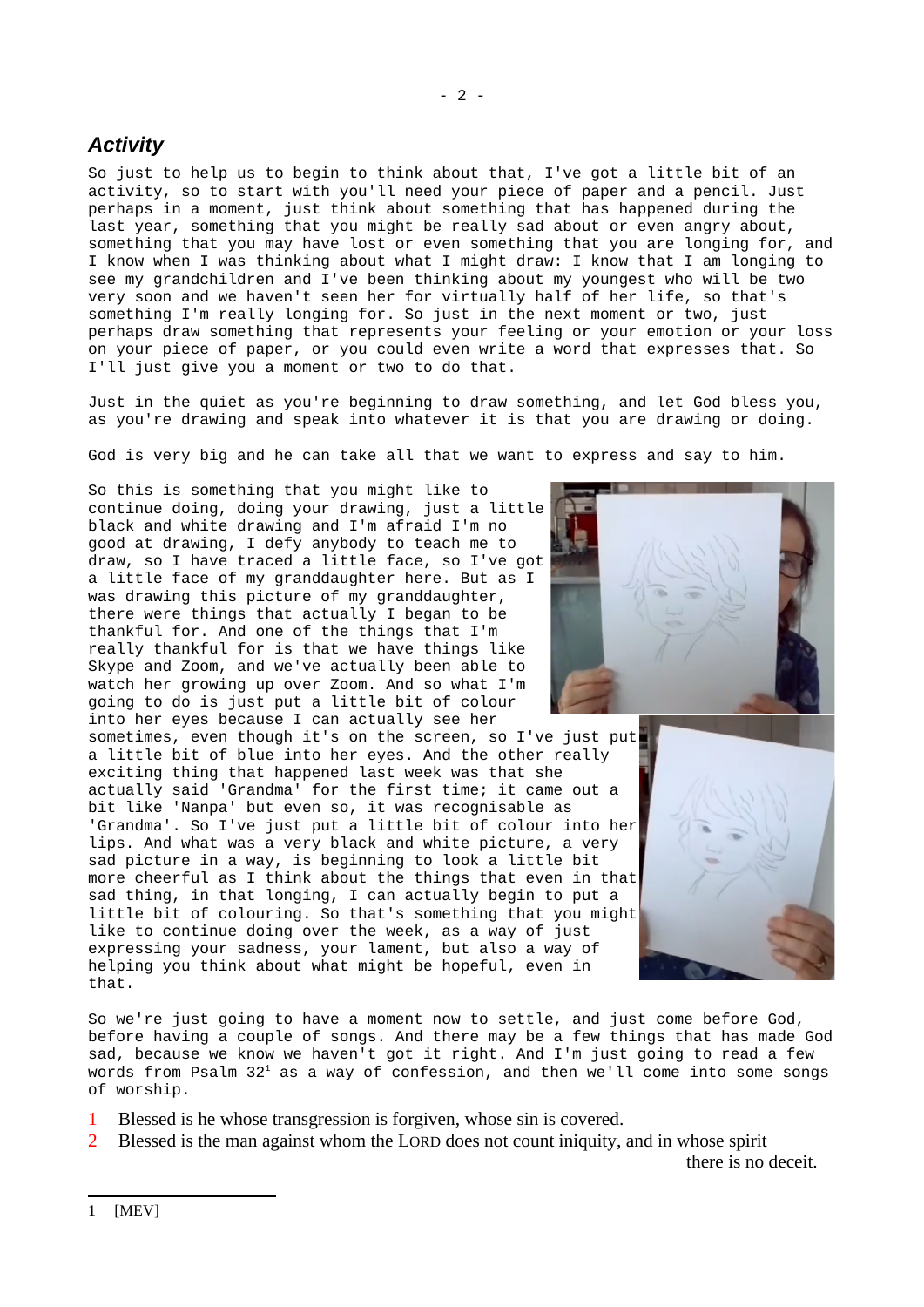- 3 When I kept silent, my bones wasted away through my groaning all day long.
- 4 For day and night Your hand was heavy on me; my strength was changed into the drought of summer.
- 5 I acknowledged my sin to You, and my iniquity I did not conceal. I said, "I will confess my transgressions to the LORD," and You forgave the iniquity of my sin.
- 11 Be glad in the LORD, and rejoice, you righteous one; and shout for joy, all you who are upright in heart!
- So let us sing to the Lord.

## <span id="page-2-0"></span>*1 st Song: All I Once Held Dear*

1. All I once held dear, built my life upon, All this world reveres and wars to own, All I once thought gain I have counted loss, Spent and worthless now, compared to this:

#### *Chorus:*

Knowing You, Jesus, knowing You, There is no greater thing; You're my all, You're the best, You're my joy, my righteousness, And I love You, Lord.

2. Now my heart's desire is to know You more, To be found in You and known as Yours, To possess by faith what I could not earn, All-surpassing gift of righteousness:

#### *Chorus*

3. Oh to know the power of Your risen life, And to know You in Your sufferings, To become like You in Your death, my Lord, So with You to live and never die:

#### *Chorus*

## <span id="page-2-2"></span>*2 nd Song: Come, People of the Risen King*

1. Come, people of the risen King, Who delight to bring Him praise,. Come, all and tune your hearts to sing To the Morning Star of grace. From the shifting shadows of the earth We will lift our eyes to Him, Where steady arms of mercy reach To gather children in.

### *Chorus:*

Rejoice! Rejoice! Let every tongue rejoice! One heart, one voice, O Church of Christ, rejoice! 2. Come, those whose joy is morning sun And those weeping through the night. Come, those who tell of battles won, And those struggling in the fight. For His perfect love will never change, And His mercies never cease, But follow us through all our days With the certain hope of peace.

### *Chorus*

3. Come, young and old from every land, Men and women of the faith. Come, those with full or empty hands, Find the riches of His grace. Over all the world, His people sing, Shore to shore we hear them call The Truth that cries through every age; 'Our God is all in all'.

*Chorus x 2*

## <span id="page-2-1"></span>*1 st Reading: Psalm 42 [NIVUK1984]*

- 1 As the deer pants for streams of water, so my soul pants for you, O God.
- 2 My soul thirsts for God, for the living God. When can I go and meet with God?
- 3 My tears have been my food day and night,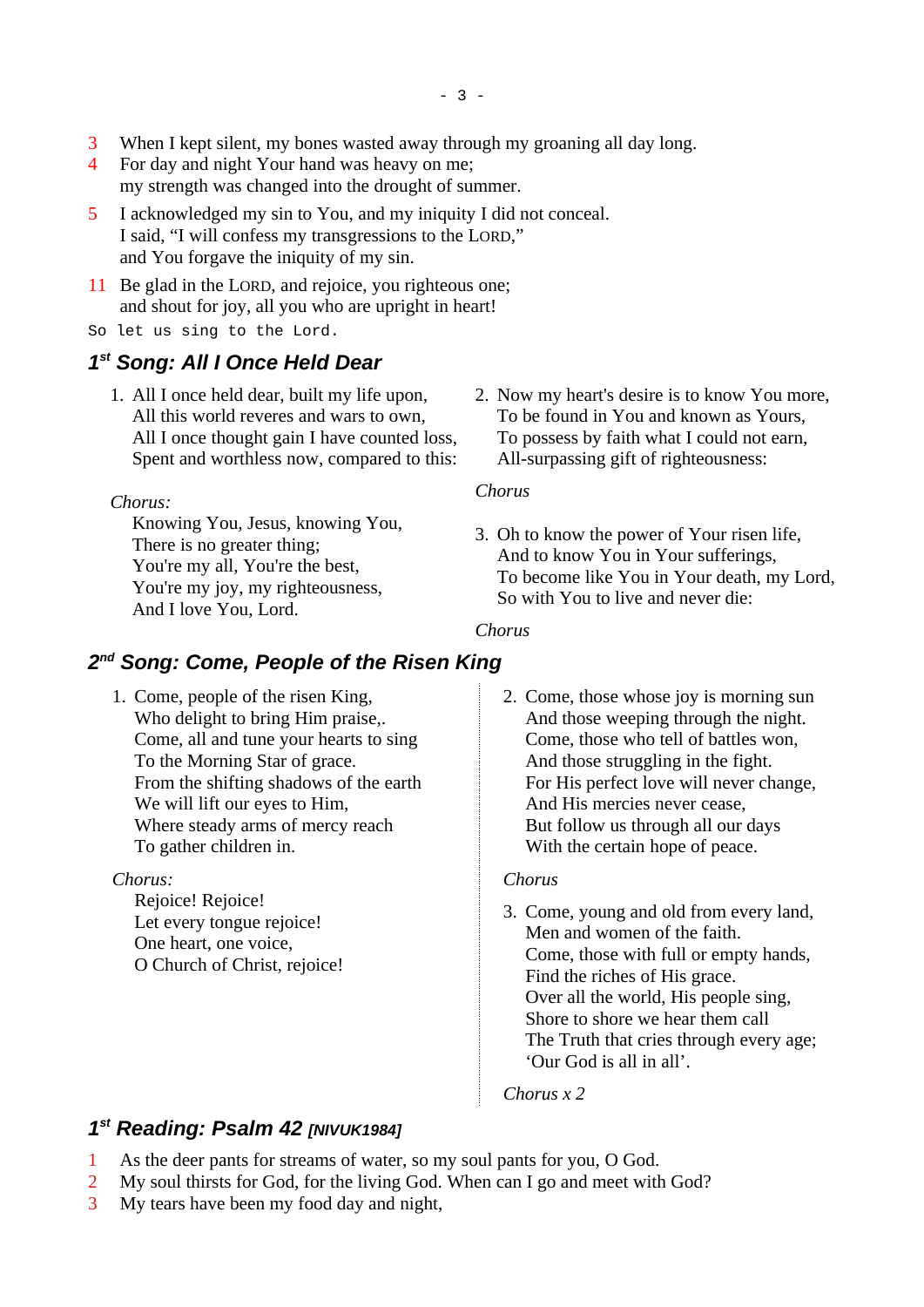while men say to me all day long, "Where is your God?"

- 4 These things I remember as I pour out my soul: how I used to go with the multitude, leading the procession to the house of God, with shouts of joy and thanksgiving among the festive throng.
- 5 Why are you downcast, O my soul? Why so disturbed within me? Put your hope in God, for I will yet praise him, my Saviour and my God.
- 6 My soul is downcast within me; therefore I will remember you from the land of the Jordan, the heights of Hermon – from Mount Mizar.
- 7 Deep calls to deep in the roar of your waterfalls; all your waves and breakers have swept over me.
- 8 By day the LORD directs his love, at night his song is with me  $-$  a prayer to the God of my life.
- 9 I say to God my Rock, "Why have you forgotten me? Why must I go about mourning, oppressed by the enemy?"
- 10 My bones suffer mortal agony as my foes taunt me, saying to me all day long, "Where is your God?"
- 11 Why are you downcast, O my soul? Why so disturbed within me? Put your hope in God, for I will yet praise him, my Saviour and my God.

# <span id="page-3-1"></span>*2 nd Reading: James 4:7-10*

7 Submit yourselves, then, to God. Resist the devil, and he will flee from you. 8 Come near to God and he will come near to you. Wash your hands, you sinners, and purify your hearts, you doubleminded. 9 Grieve, mourn and wail. Change your laughter to mourning and your joy to gloom. 10 Humble yourselves before the Lord, and he will lift you up.

## <span id="page-3-0"></span>*Talk*

[Kim Matthews:]

Thank you, Jenny. So, good morning again. As Karen as said, this morning's focus is on Lament, which we might think of as outpouring of negative feelings or emotions to God.

So a dictionary definition includes two useful but slightly different alternatives. Lament can be:

- a passionate expression of grief or sorrow
- or a complaint

And I think in the context of the Bible, all three of those are part of what our lament is: grief, sorrow and complaint. We can think of it perhaps, as a Biblical Lamentation, as a **"large religious 'ouch'"**



Just to give you a little outline of where we're going to go this morning in this talk, just so you know where I'm taking you,

- I'm going to give a brief introduction to the topic,
- tell you something of my story, partly for context but partly perhaps to encourage others to share their stories as well over the coming days and weeks,
- and then I shall talk about lament in the Bible and some modern examples of that,
- and then ultimately, what it means for us.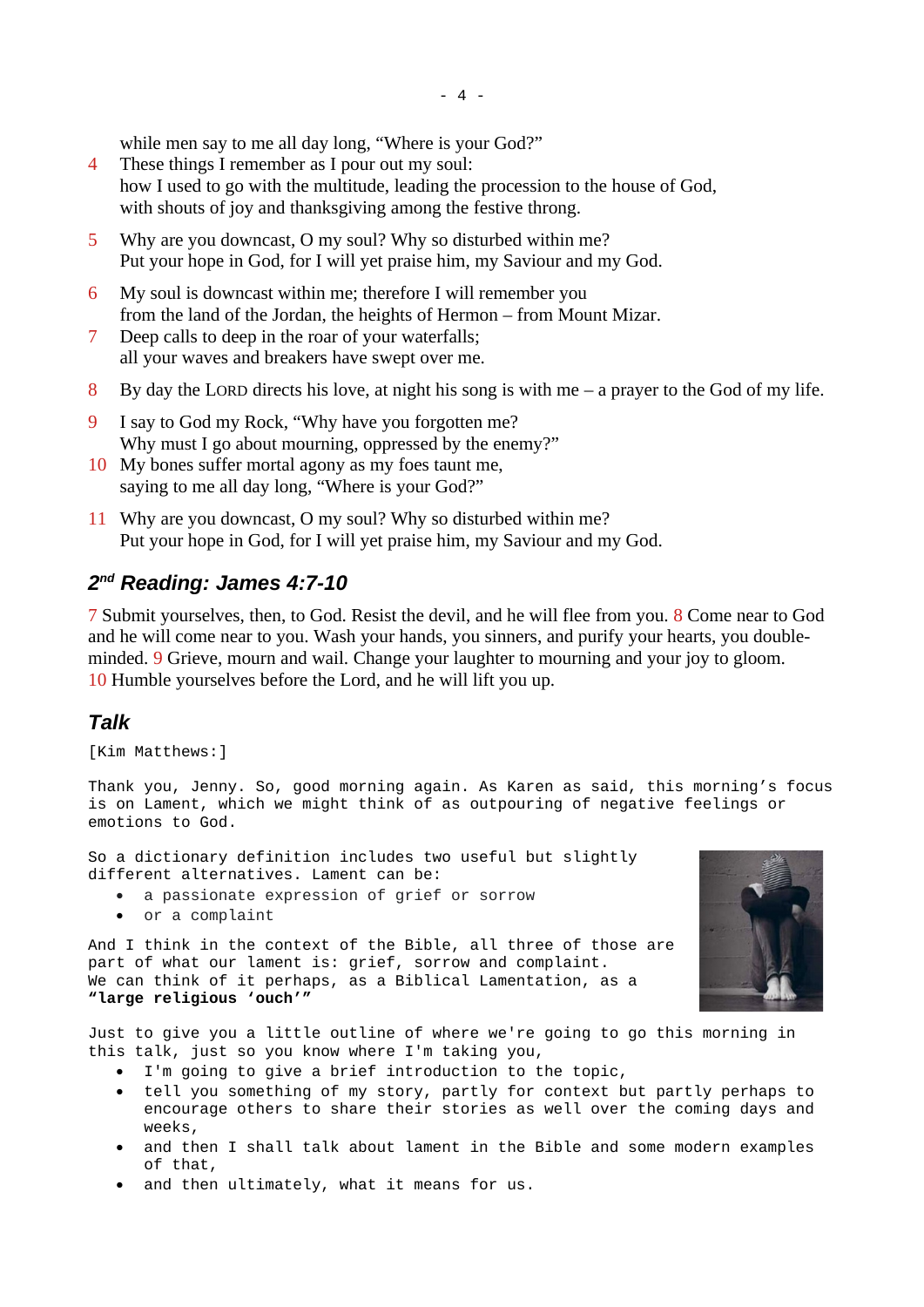I don't promise that this will be necessarily cheerful, this isn't intended to be entertainment, but it is an opportunity for us to come honestly before God as you are, and tell Him what we're feeling, and accept the need for others to do the same.

When Andrew first asked me to do this talk, I thought, "Yes, I'd quite like to share what I've been learning about this with other people, but then I thought, "But this is the season just after Easter, we're supposed to be celebrating Resurrection and something of God's joy." But then as I started to prepare I thought, "Well, as we're coming out of lockdown (as Karen has said and I'll refer back to) there are perhaps lots of things that we want to bring to God that have come out of the pandemic." And then of course in the last week, we've been mourning Prince Philip's death, the nation and beyond has mourned the loss of a man dearly loved. So maybe now is the time to bring those negative feelings before God, and to honestly reflect on how we feel.

You might be sitting at home wishing, "Oh, I wish I'd just put some worship songs on and was expressing my joy to God." And if that's how you're feeling, if you're really joyful at the moment that's great, but it would be good if you could stay with us this morning because I think the rest of us probably need you more than you know. If however you're feeling uncertain, a bit down, miserable even, or just plain angry with God, then you're in good company, and I hope that that today will help you express that to God in a constructive way.

So if you're still with me, how are you feeling? The next slide's got a few examples that CMS have gathered, and if you want to go to the website there's lots and lots of material there, people expressing their lament.



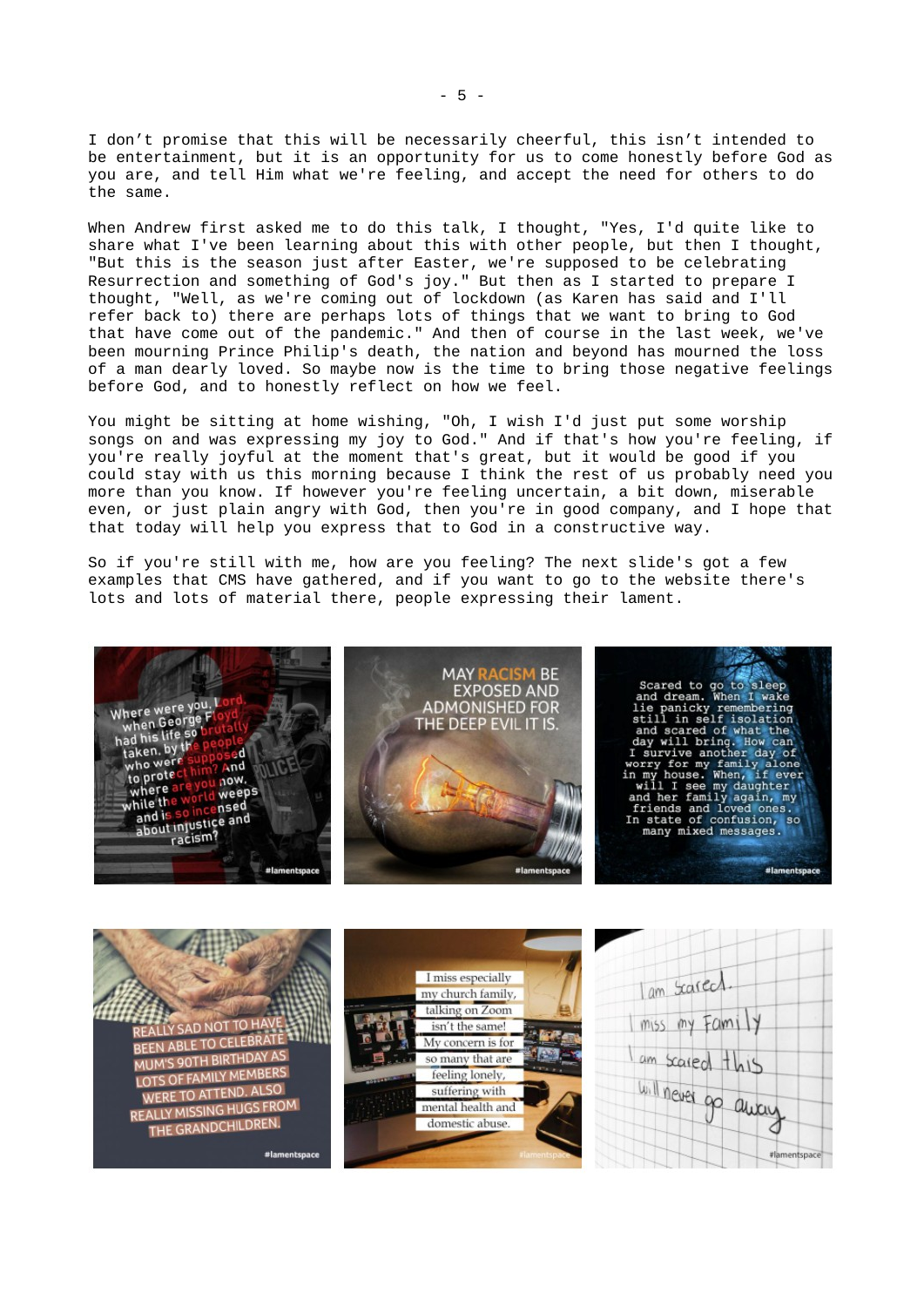

I was listening to the radio a few days ago and there were people there sharing their different experiences, their hopes and concerns at a very human level, of coming out of the restrictions: introverts' fear of re-engaging with other people, having not not been with others for a while; extroverts' excitement of exactly the same thing!

All of our experiences have been different, and some have more time, been able to draw closer to God, others have been busy working at home, exhausted by constantly staring at a screen, and seemingly endless meetings. For some, the communication of email and WhatsApp are a lifeline for sharing their lives with others; for others, they can feel like another wave of communication that adds to the stress. Some have enjoyed more alone-time, got on top of the garden and the DIY, while others have really craved the buzz of being with their friends. Some, as Karen was saying, have missed the chance to meet or spend time with new grandchildren, maybe mourning the loss of friends or family members, or just simply regretting a lost year. Some have lost their income and struggled to make ends meet, while others have accumulated savings because there is less to spend their money on.

It's been different for all of us. So whatever you've experienced or however you feel, it's OK, and this morning is about taking time to lament that which has been lost, or those things in the world that cause you pain and frustration.

The next slide is a picture of my parents. I've chosen a picture from before I was born because I can look at that without getting overwhelmed with emotion, because it's perhaps slightly more distant to my experience of them. I'm going to share something of my story for context; it may appear slightly self-indulgent, but I think I would like to encourage by way of example, encourage you all to share your own stories of how you're feeling and how your experience has been over the last year, as we come back together.



Dad died on 10<sup>th</sup> January 2019, and my sister and I supported Mum in our different ways, dealing with the will and Mum's finances (which Dad had always done).

And we hadn't even sorted out all of Dad's things when just over a year later (and this was just before lockdown) on 5th March 2020 I took Mum to Oxford for a hospital appointment, and as I look back, that was the start of a painful journey, painful for her but also for the rest of the family, involving several drastic surgical interventions which ultimately failed to prevent her death, on 2<sup>nd</sup> August.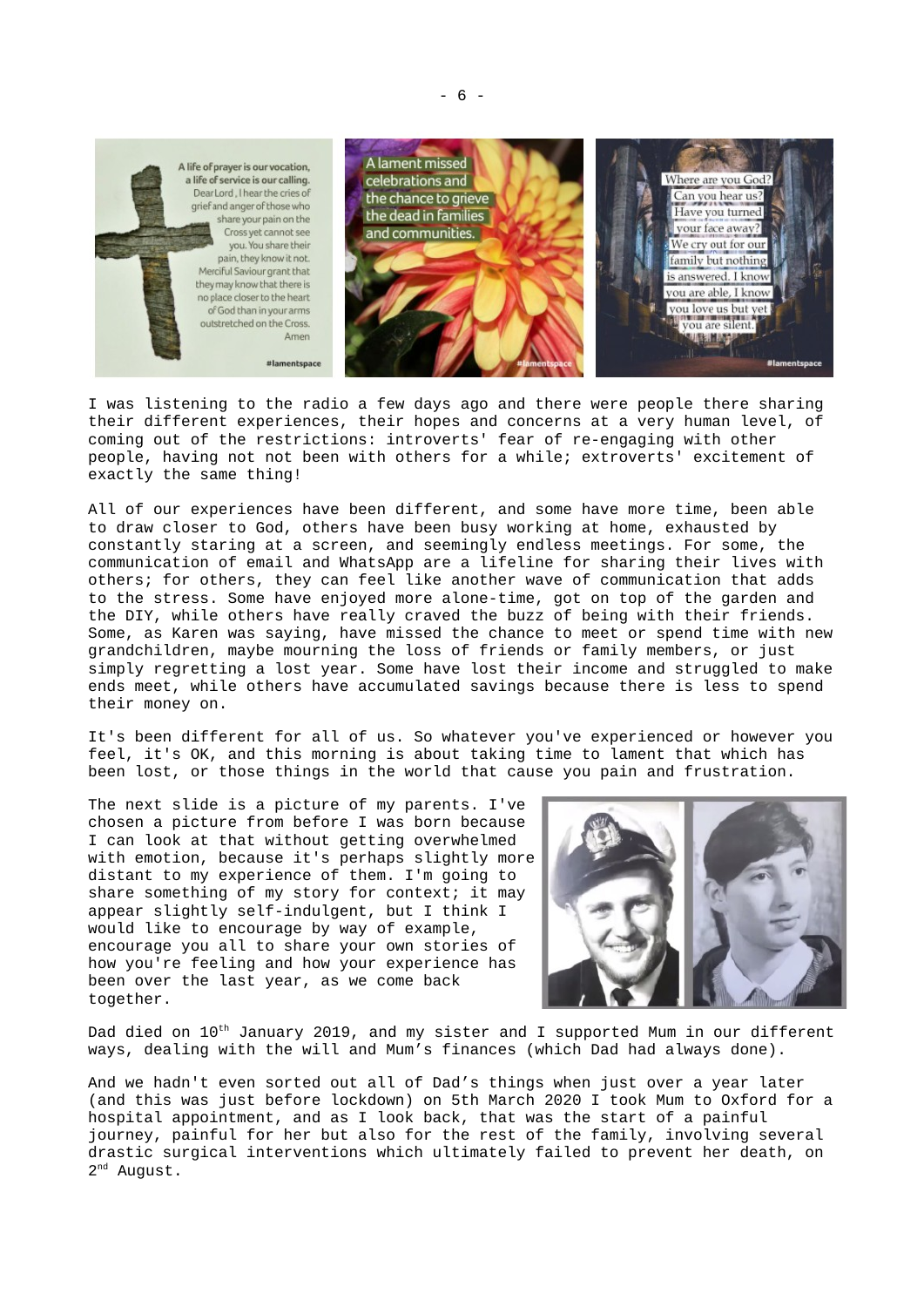Throughout this time, my work continued, and throughout all of the pandemic, and I'm grateful for that, but it does mean I'm spending every day in front of the computer and much of it in on-line meetings. I have found this tiring, and I've struggled to have the same enthusiasm for the things I normally look forward to in the evenings – because they've also moved on-line and it can feel just like more of the same.

And then alongside that, my sister and I have been dealing with Mum's estate, cleared the bungalow which they've lived in for 53 years: there was a lot of clearing out, I can tell you.

And of course, as a team, we've had quite a bit to do as Wardens, working out how we deal with the church situation during this time.

So, my experience of the pandemic can be described as busy and rather miserable at times!

But I don't want to give the impression it's all been bad. We've developed a routine which involves more time together with the family; I try very hard to turn the laptop off at nine o'clock every evening so we have some time together at the end when I'm not looking at a screen, unless we're in another Zoom meeting, of course; we've become closer to friends; and I've enjoyed spending some time in the garden every day before starting work instead of my usual cycle, and the garden is looking better than it ever has.

But what about my relationship with God through all this? So just before Lent last year, I felt God's prompt (initiated through something Mary Rai said at an 8 o'clock communion service) to address historical family links with Freemasonry, and I received some very helpful prayer support as I sought to cut off any influence the Devil may have over me or my family from past family activity (including my Dad). And at the same time, I addressed some other wrong things that I needed to deal with in my own life.

I was called to fast every Friday through Lent as I put my relationship back on track with God, and the Retreat in Daily Life is really helpful, as well as a feature of putting Jesus back at the centre.

A year on, this Lent, I felt I should again fast every Friday, but I thought I felt God say that last year was about me pursuing my relationship back on track, whereas this year was a bit more about the needs of others. And I was drawn to this material [Lament for Lent], and the CMS actually produced it for Lent 2020, but they put it back out again in 2021, feeling that it was still very appropriate. And I found it really helpful. And it's what I've learned from that experience that I want to draw on this morning.

So I find it really helpful to focus on lament as a means of addressing my own sorrow, but also expressing sorrow for the state of the World.

So Lament in the Bible...

- comes from confidence in God,
- the heartfelt expression of our feelings,
- crying out for God's intervention.
- But be warned, it may result in change, or having to take action!

What do I mean, 'lament comes from confidence in God'? Surely if we trust in Him, we should know His joy, have confidence in the future born out of our hope in Him, and the world's problems will just fade away?! And of course there is of course, some truth in that. So we read in Philippians  $4:4$  [RSV]:



- 7 -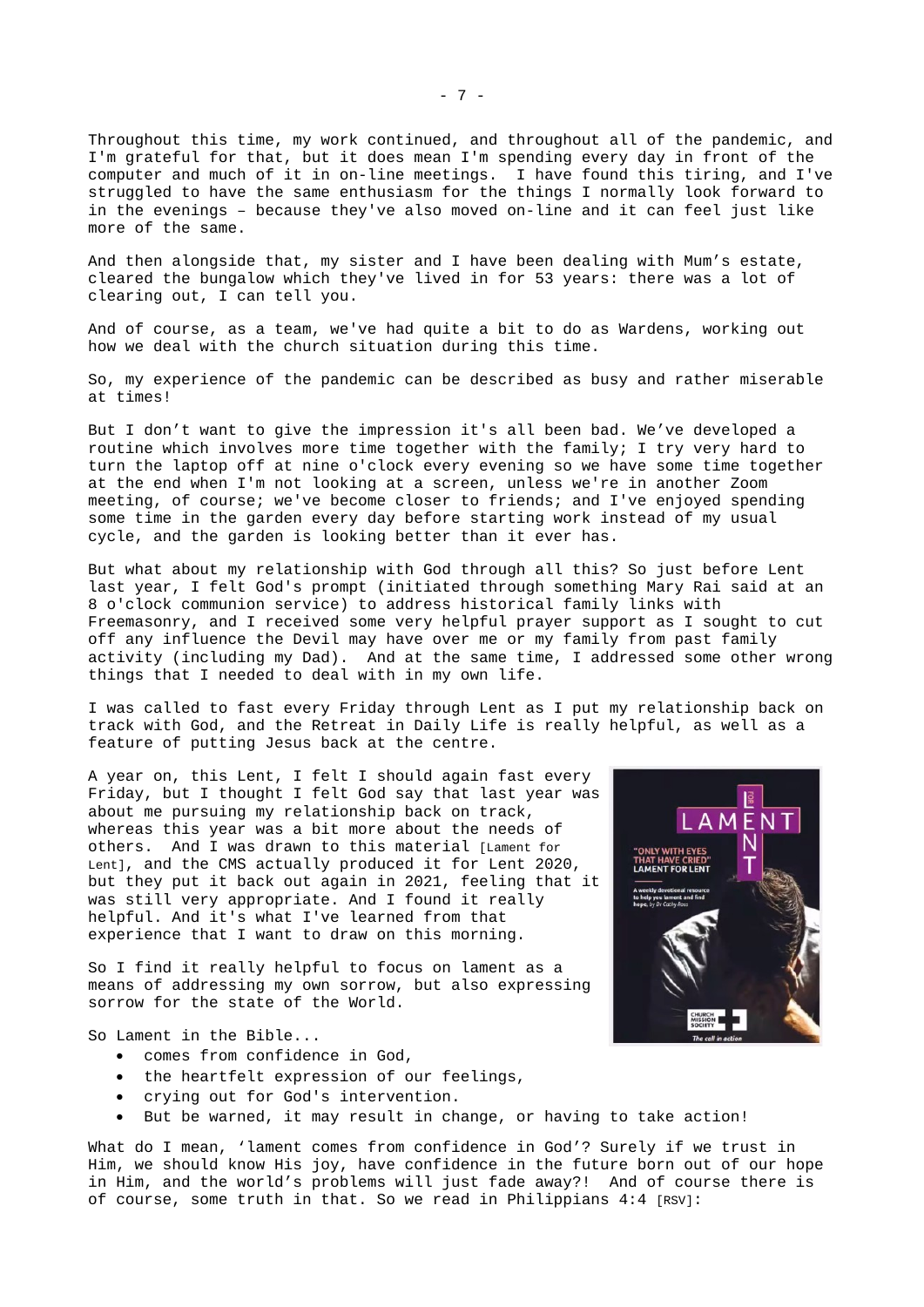Rejoice in the Lord always; again I will say, Rejoice.

but it is not the whole picture.

Even we have God's Joy in our hearts, I don't think that happiness is a true picture of how the Bible describes our relationship with God. Think about the Psalm we had this morning: Psalm 42 was one of 60 Psalms of Lament (four out of every ten of the Psalms is a Psalm of Lament), and then we have the book of Lamentations, (clue in the title), the Prophets – many of whom lamented or shouted out to God, and there's the story of Job. So there's lots of examples in the Old Testament, of bringing negative feelings before God.

And then there's Jesus Himself. He knew the pain of loss. Even though He knew (well I think it seems He knew) that He was going to raise His friend Lazarus back to life – He wept when he died.

So we read from John 11:

32 When Mary reached the place where Jesus was and saw him, she fell at his feet and said, "Lord, if you had been here, my brother would not have died."

33 When Jesus saw her weeping, and the Jews who had come along with her also weeping, he was deeply moved in spirit and troubled. 34 "Where have you laid him?" he asked.

"Come and see, Lord," they replied.

35 Jesus wept.

36 Then the Jews said, "See how he loved him!"

37 But some of them said, "Could not he who opened the eyes of the blind man have kept this man from dying?"

38 Jesus, once more deeply moved, came to the tomb. It was a cave with a stone laid across the entrance.

Jesus was not just upset at a personal level. He also expressed His sorrow, especially for the City of Jerusalem. So in Luke 13 we read the words of Jesus Himself,

34 "Jerusalem, Jerusalem, you who kill the prophets and stone those sent to you, how often I have longed to gather your children together, as a hen gathers her chicks under her wings, and you were not willing. 35Look, your house is left to you desolate.

And then as He entered Jerusalem on Palm Sunday, Jesus was again deeply moved: We read in Luke 19:

41 As he approached Jerusalem and saw the city, he wept over it 42 and said, "If you, even you, had only known on this day what would bring you peace—but now it is hidden from your eyes.

I wonder what Jesus feels now as He looks over our town, our country, our World.

- I believe His heart is filled with sorrow still for those who are hurting and do not know Him.
- And do we, do I, I wonder, share that sorrow?

And of course, Jesus cried out to God bitterly in the Garden of Gethsemane before His arrest.

And then on the cross, Jesus cried out again to God, quoting from Psalm 22 (another of the Psalms of Lament),

1 My God, my God, why have you forsaken me?

It's a great Psalm, by the way, I suggest you read it all in the context of Jesus' story.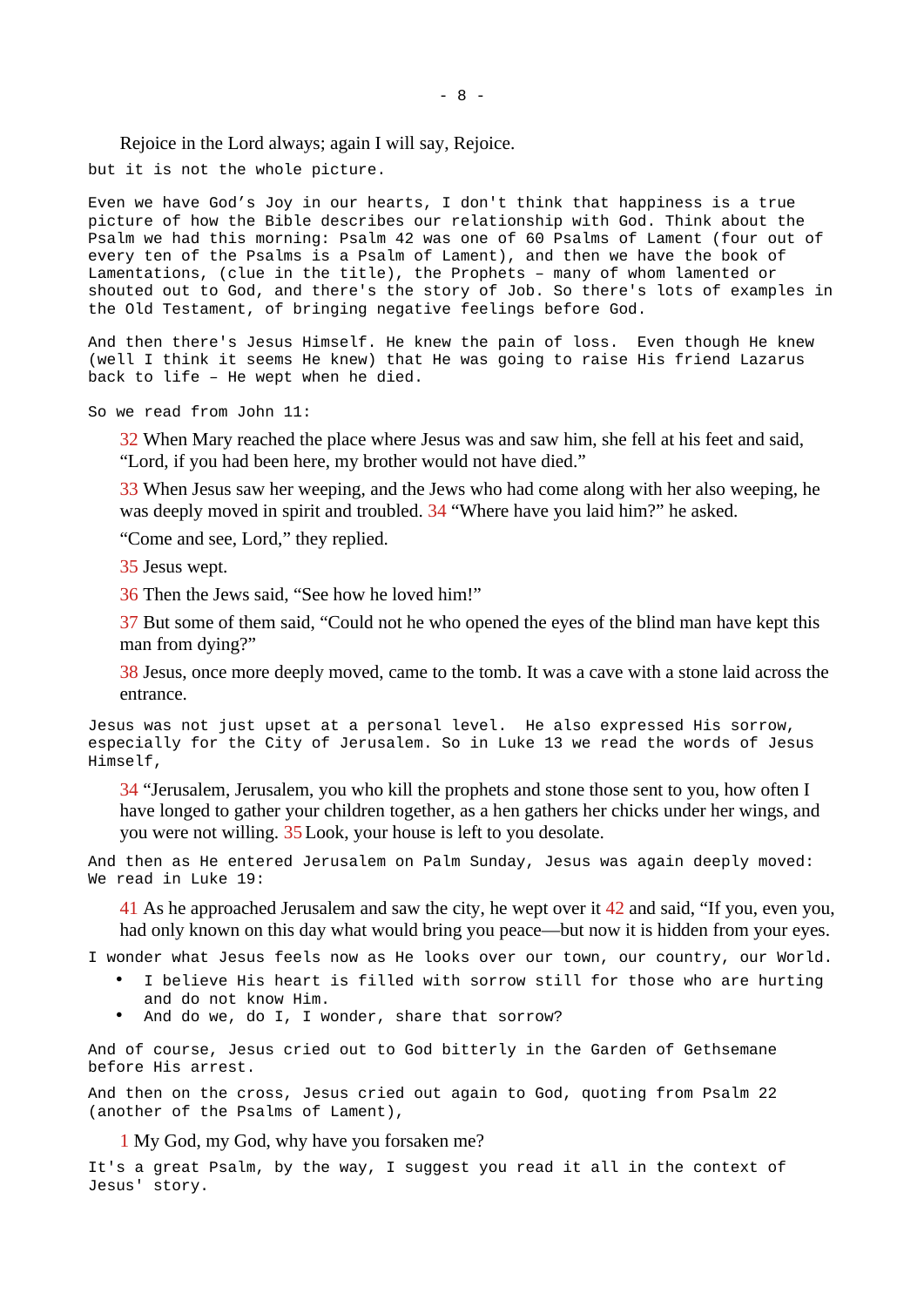So, if Jesus, who knew the Father intimately and gave Himself utterly to His Father's will, expressed sorrow and pain to Him, surely so too can we.

Before we turn back to the Psalms, which are a huge resource for this kind of prayer, let me just refer again to our New Testament reading. Clearly James is talking about a different kind of sorrow, remorse for sin, but I think also this can be addressed in the same kind of coming to God, and again we see it's not an immediately joyful thing, turning back to God for our sin involves grieving, mourning and wailing as we come before God in sorrow for what we have done. So as Jenny read in James 4:7,

Submit yourselves, then, to God.

And then in verse 9,

Grieve, mourn and wail. Change your laughter to mourning and your joy to gloom.

So there clearly is a biblical place for sorrow and lament. But how do we do this in a constructive way?

I'm going to look at Psalm 13, and there's a slide that will show this as a clear example of the key elements.

| How to Lament – Psalm 13                       |                                                                                                                                                                                                                                           |
|------------------------------------------------|-------------------------------------------------------------------------------------------------------------------------------------------------------------------------------------------------------------------------------------------|
| ADDRESS - directing the prayer to God          | How long O Lord? Will you forget me forever?                                                                                                                                                                                              |
| COMPLAINT - a description of the problem       | How long will you hide your face from me?<br>How long must I bear pain in my soul, and<br>have sorrow in my heart all day long? How<br>long shall my enemy be exalted over me?                                                            |
| REQUEST - ask for a specific response from God | Consider and answer me, O Lord my God!                                                                                                                                                                                                    |
| MOTIVATION - why should God help?              | Give light to my eyes or I will sleep the sleep of<br>death, and my enemy will say "I have<br>prevailed"; my foes will rejoice because I am<br>shaken. But I trusted in your steadfast love; my<br>heart shall rejoice in your salvation. |
| CONFIDENCE - confession of trust in God's help | I will sing to the Lord, because he has dealt<br>bountifully with me.                                                                                                                                                                     |

I think this is a useful song to use in this context, partly because it's short, and the separate elements in it are neatly separated out, and in the Psalm 42 which we read together earlier, they're a bit blurred together. But this psalm really sets them out quite nicely as a kind of exemplar (and also if I'm honest because CMS had done a lot of the work for me). So, there are five sort of elements to this:

- **Address**, meaning bringing the prayer to God;
- **Complaint** or perhaps expression of regret: a description of the problem;
- and then a **request** asking God for His specific response;
- then a **motivation**: why should God help?
- And then finally, an expression of **confidence**.

So, just to take those a little bit more slowly,

- **Address:** coming before God with the prayer, *How long, O Lord? Will you forget me forever?* But again, putting God at the start,
- Then a **Complaint** or perhaps an expression of regret, describing the problem to God. *How long will you hide your face from me? How long must I bear pain in my soul, and have sorrow in my heart all day long? How long shall my enemy be exalted over me?*
- **[Request]** And then what do we want God to do, and genuinely asking for God's intervention: *Consider and answer me, O Lord my God!*
- And then the **motivation**, why should God help? *Give light to my eyes or I will sleep the sleep of death, and my enemy will say "I have prevailed"; my foes will rejoice*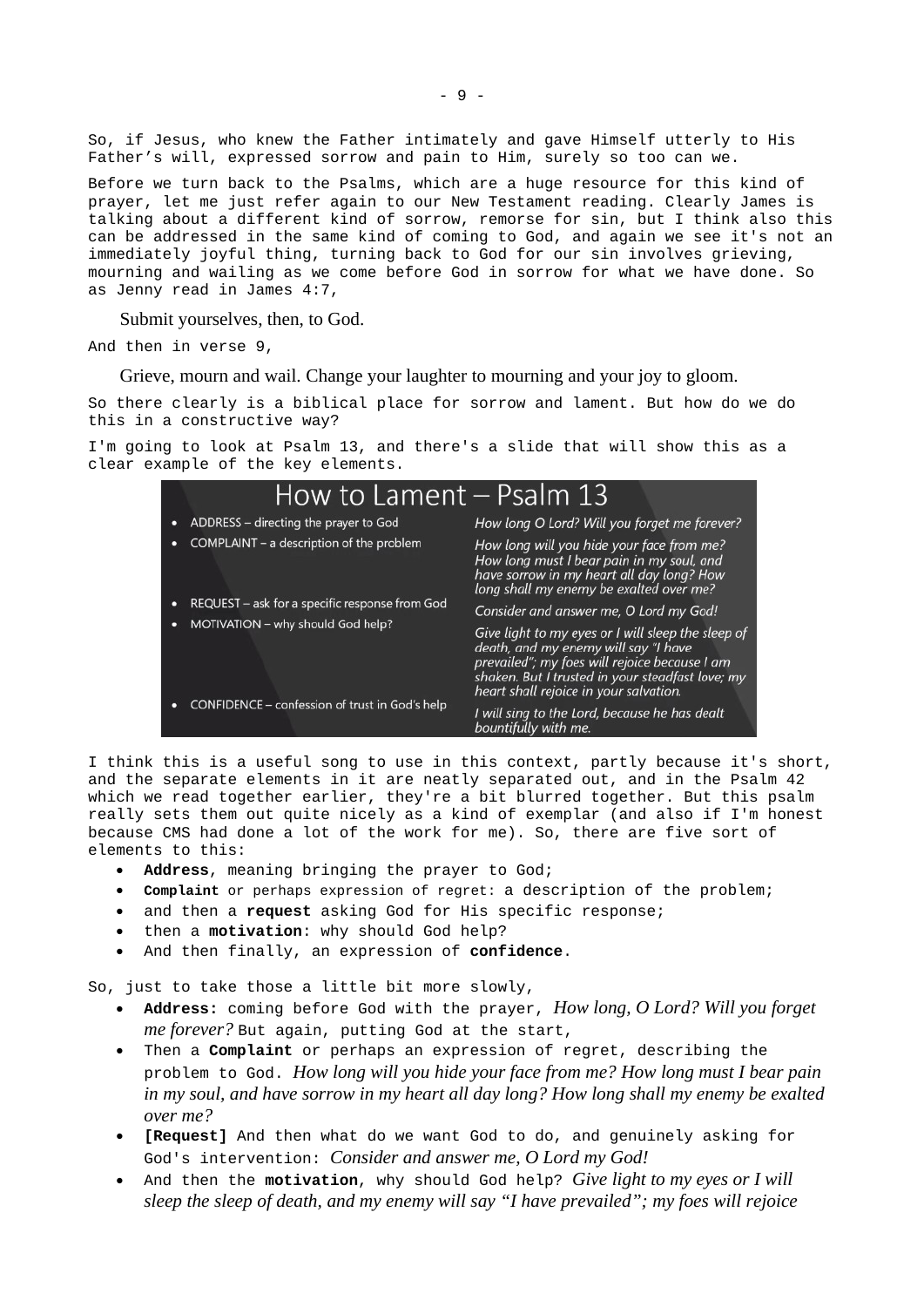*because I am shaken. But I trusted in your steadfast love; my heart shall rejoice in your salvation.*

 And then finally **[confidence]**, expressing our trust in God's help, *I will sing to the Lord, because He has dealt bountifully with me.*

So you see, the pattern begins and ends with God in His rightful place. Again, if you've still got it open, look again at Psalm 42 which was read earlier: it starts with:

- 1 As the deer pants for streams of water,
	- so my soul pants for you, my God.
- 2 My soul thirsts for God, for the living God. When can I go and meet with God?

And then it ends:

Put your hope in God, for I will yet praise him, my Saviour and my God.

So, the complaint or cry for help is expressed in the context of recognising God's grace and salvation, God's authority. It is founded on a relationship with God.

Another resource I found really helpful, preparing for this morning, was a Franciscan website. And I can give you the web link, as I will later. And to quote from that website it says,

Lament is not a failure of faith, but an act of faith. We cry out directly to God because deep down we know that our relationship with God counts; it counts to us and it counts to God.

Even if we do not experience the closeness, we believe that God does care. Even if God seems not to hear, we believe that God is always within shouting distance. In the Scriptures, God does not say, "Do not fear, I will take away all the pain and struggle." Rather, we hear, "You have no need to fear, since I am with you" and together we will make it. (For example think of Isaac, frightened of the Philistine king [Genesis 26:24]; to the anxious Moses being sent to speak to Pharaoh [Exodus 3:11-12]; and the disciples when they see Jesus walking on the sea [Matthew 14:27])

And as our Psalm again this morning said,

7 Deep calls to deep in the roar of your waterfalls.

This is about calling out to God in the midst of that struggle.

So, what kind of complaints, what kind sorrows, can we bring to God? We see all sorts of examples in the Psalms, and I'm sure there are some with which we can all identify<sup>[2](#page-9-0)</sup>.

- So, in Psalm 6, we see sickness "…heal me, O Lord, for my body is in terror" [Psalm 6:3]
- In Psalm 38, loneliness and alienation "My friends and my companions stand back because of my affliction…" [Psalm 38:12]
- In Psalm 7, danger and mistreatment by others "O Lord,… save me from all my pursuers" [Psalm 7:2]

<span id="page-9-0"></span>2 Bible quotations from [http://www.hopeparishchurch.org/uploads/1/0/8/4/108498889/pams\\_notes\\_on\\_psalms\\_of\\_lament\\_-](http://www.hopeparishchurch.org/uploads/1/0/8/4/108498889/pams_notes_on_psalms_of_lament_-_surviving_exile.pdf) [\\_surviving\\_exile.pdf](http://www.hopeparishchurch.org/uploads/1/0/8/4/108498889/pams_notes_on_psalms_of_lament_-_surviving_exile.pdf)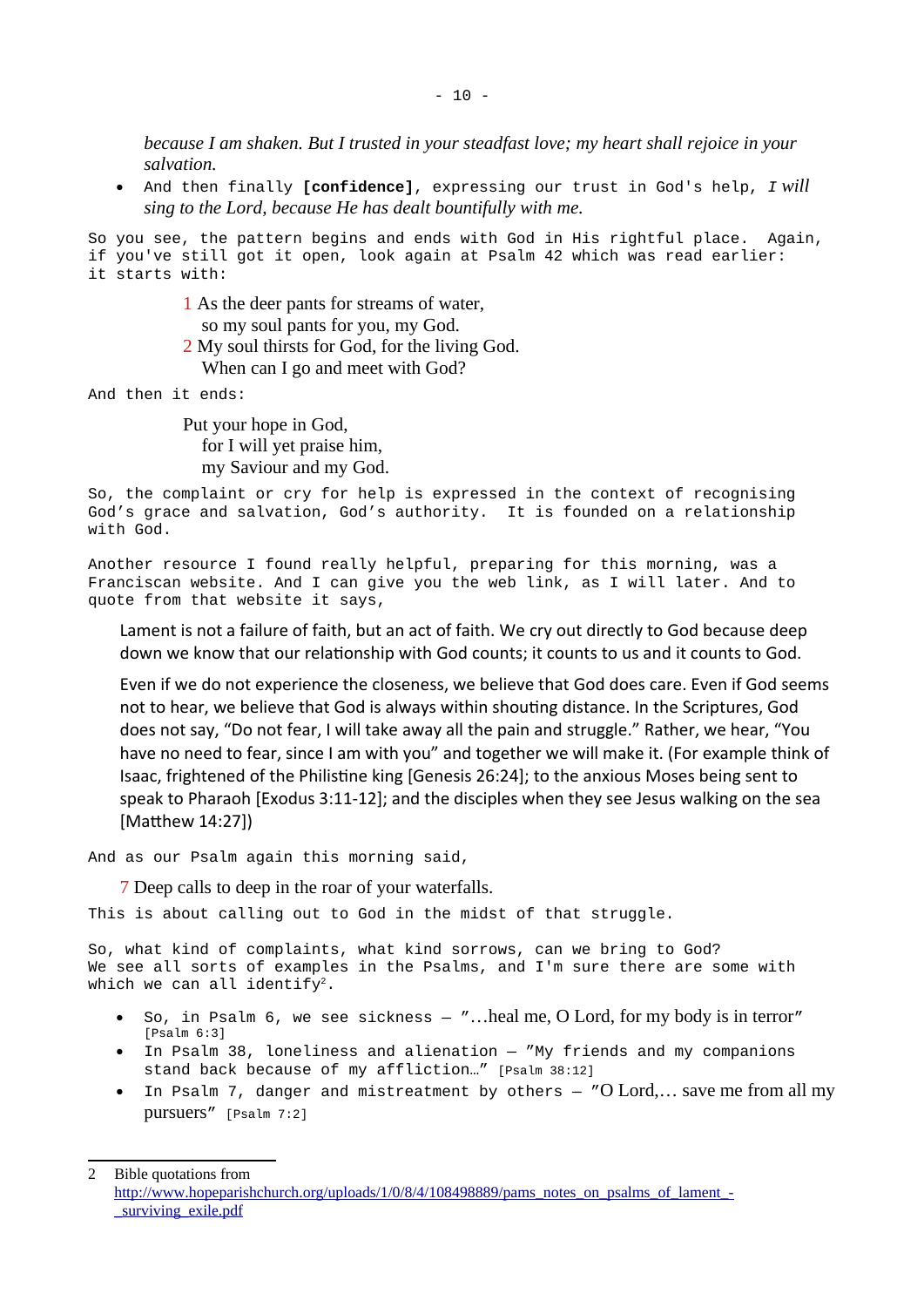- From today's Psalm, 42, separation from the worshipping community (that's something we're all feeling at the moment) "These things I remember as I pour out my soul: how I used to go with the multitude, leading the procession to the house of God…" [Psalm 42:4]
- Ageing, Psalm  $71 -$  "Cast me not off in my old age..." [Psalm 71:9]
- And of course the ultimate affliction is physical death, Psalm 88 "For my soul is surfeited with troubles and my life draws near to the nether world" [Psalm 88:4]

And of course there are many examples in the Psalms of coming before God in sorrow for our sin: anything and everything that arises from the broken nature of our World and impinges on our lives, we can bring to God in this way.

We might also be called to lament for the World, the World as a whole, or for our part of the World, as it's turned its back on God, We might weep over Kenilworth or our country. I mentioned the book of Lamentation: this is a mourning for the destruction of Jerusalem. It starts at the very beginning of Lamentations,

How deserted lies the city, once so full of people! How like a widow is she, who once was great among the nations! She who was queen among the provinces has now become a slave.

But again, the book ends on a note of hope and trust in God, and the last sentence is really about ultimately accepting God's sovereignty: at the end of Lamentations 5 we read

21 Restore us to yourself, LORD, that we may return; renew our days as of old 22 unless you have utterly rejected us and are angry with us beyond measure.

So, Lament does not end with us – but with God. Repeating the end of our reading again, verse 11 from Psalm 42:

Put your hope in God, for I will yet praise him, my Saviour and my God.

But that is not the end: to put our hope in God, and truly praise Him needs our response – HOPE is born out of our sorrow.

I was thinking about what the Queen might be going through at the moment, and I was reminded of the book that was done for her, celebrating<br>her 90<sup>th</sup> Birthday. And I thought I would just And I thought I would just read a little bit to you from the foreword that she wrote to that book. She wrote,

I have been – and remain – very grateful to you for your prayers and to God for his steadfast love. I have indeed seen his faithfulness. As I embark on my 91st year, I invite you to join me in reflecting on the words of a poem quoted by my father, King George VI on his Christmas Day broadcast in 1939, the year that this



country went to war for the second time in a quarter of a century.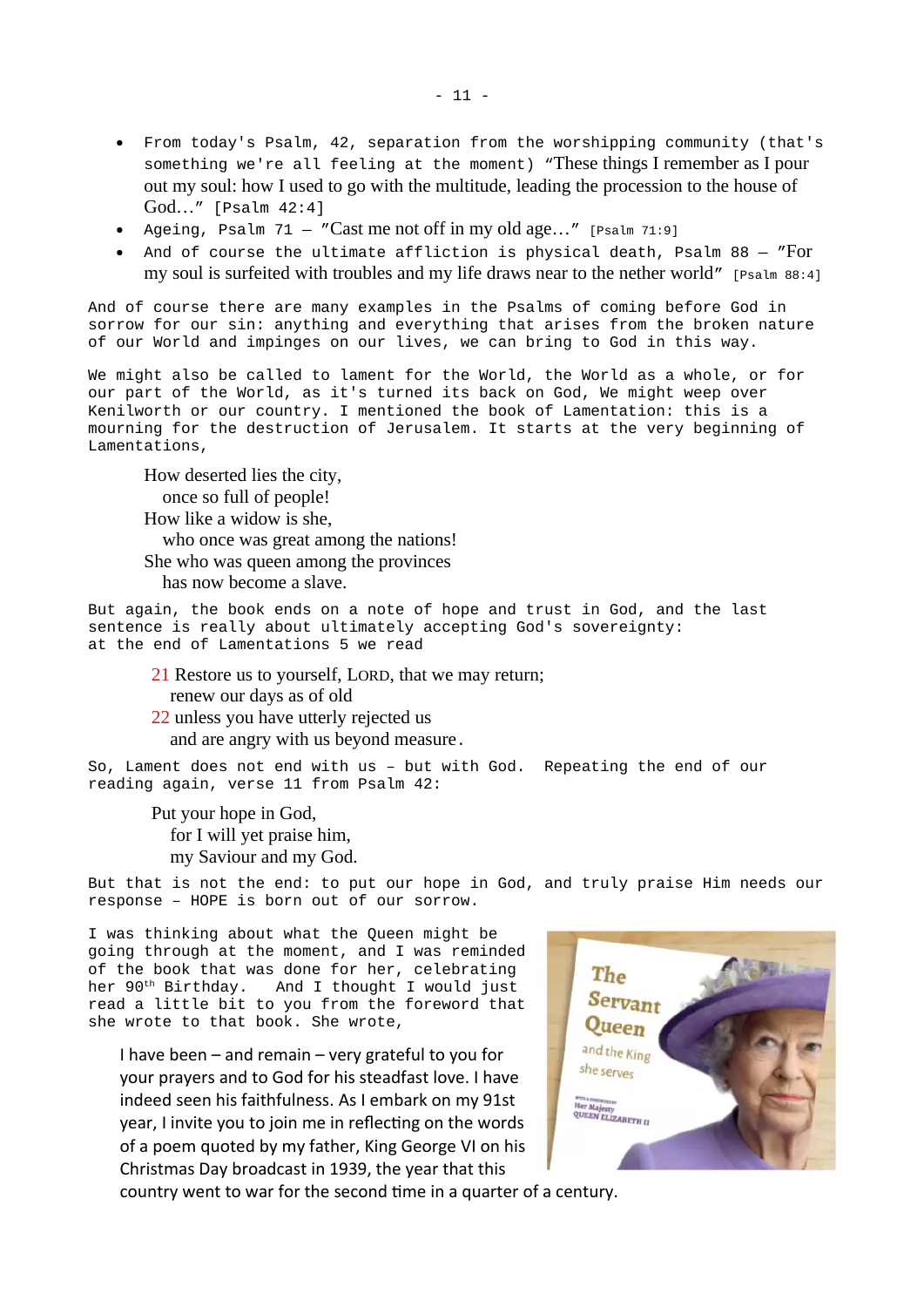I said to the man who stood at the gate of the year: "Give me a light that I may tread safely into the unknown." And he replied,

"Go out into the darkness and put your hand into the Hand of God. That shall be to you better than light and safer than a known way."

So, as we move out of COVID restrictions, let's just consider what we might be called to by God and put our hand in His.

We might come out of last year's experience seeing things in a different way, or even seeing things we've not seen before. The next slide is a quote from the CMS materials from a former archbishop of Bukavu who said,

There are things that can be seen only with eyes that have cried.

Perhaps as we come out of this period we will see things that we've not seen before. Perhaps we will be given a fresh sight for the world around us.

But the next slide has a couple of pictures of Maggy Barankitse, and I'd like to share her story again taken from the materials from CMS. I hope you'll indulge me as I read this to



you. I think it's a really good example of Hope coming from lament.

Maggy is a Tutsi. She was caught up in the ethnic massacres in Burundi in 1993. In October 1993, during an attack, she hid in the local bishop's residence while soldiers massacred 72 people, including one of her best friends. Amazingly, her seven children all survived the massacre by hiding in



the church. Emmanuel Katongole narrates her story: After the massacre, Maggy crawled into the chapel. She prayed as she cried, "My mother taught me you are a God of love. She lied to me. You are not love… God, why was I not killed? Why am I here? Why O God?" As she prayed and cried, she heard Chloe {one of her children}. The children had escaped by hiding. Bribing the militia with money, she managed to save another twenty-five children from the burning… Maggy eventually set up Maison Shalom – houses for children, farms, businesses, a swimming pool, a cinema, a hospital, a nursing home {she's clearly a remarkable woman!}, a micro-credit finance union and a university. From a cry of lament came a restlessness and a refusal to give in to life-destroying forces around her. She survived, confronted her pain and ultimately resisted despair. And became an activist.

After the massacre she experienced incredible energy, determination and anger – all of which she turned into setting up Maison Shalom. But the key driver for her was love. In her words, "Love made me an inventor." In the face of trauma, she improvised and innovated so the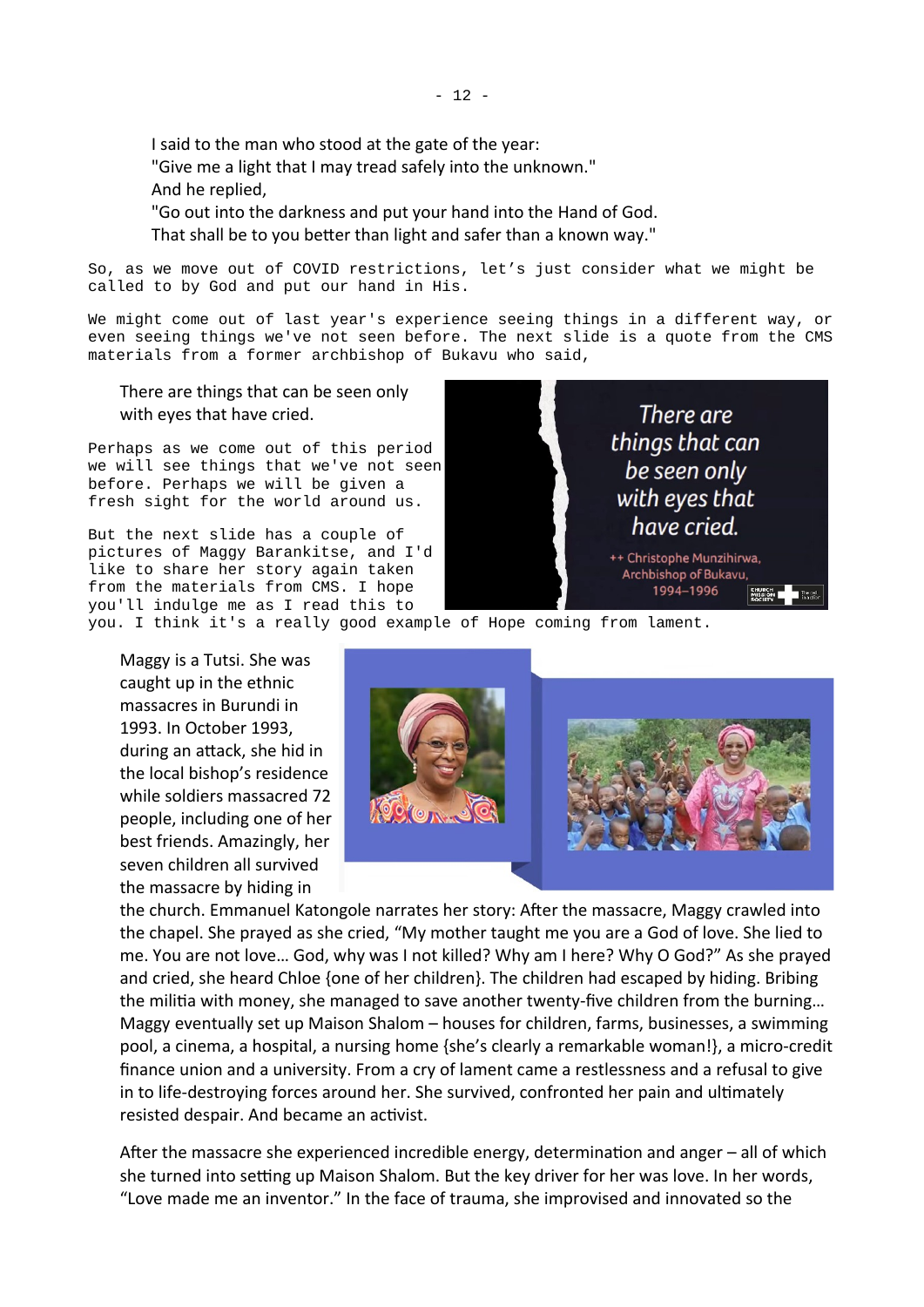children could not only survive but flourish. She created a new community – not solely Tutsi or Hutu, but a community beyond tribalism. Her love was deepened through grief and lament. Maggy did what she could with the resources she had. Perhaps we all need to follow her example and passionately resist the idea that we don't have enough, know enough, aren't good enough, or have been through too much to create change. Maggy operates from an excess of love. Love that knows what it is to suffer. Out of pain and anger, Maggy found the courage to take risks. She was determined that death and evil would not have the last word.

Sadly, that's not quite the end of the story.

In Burundi in 2015 President Pierre Nkurunziza decided to run for a third term. This plunged the country into crisis; thousands fled, hundreds were arrested, and many were killed. Maggy had spoken out strongly against the third term, was targeted and fled into exile where she still is, living and working in Rwanda. The government has shut down all the Maison Shalom programmes. They have also killed some of the children. These events have of course deepened Maggy's lament. But still, she keeps working.

This is not a "they lived happily-ever-after" story, yet, somehow, this makes Maggy's story more poignant.

I wonder, can we aim to be like her and do what we can with the resources, knowledge and energy we have? What we can learn from Maggy is that lament will lead to love if we let it. In fact, I think we should be careful not to skip over the lament because it can lead to deeper love and generous service.

This chimes very much actually with our own Bishop John's Easter message. As he was thinking about just coming out of the pandemic, Bishop John wrote:

We have seen suffering and we have seen compassion and love. Whoever we are, the pandemic will surely have had its impact on each one of us, shaking up what we thought we could take for granted. With so many deaths and bereavements and our own vulnerabilities to the virus, we have probably also thought more about death and our own mortality.

When we do this we see, perhaps for the first time, the preciousness of life itself and the value of every human life. We begin to weigh up and see what actually matters most in life. For most of us, the answer to that question is *love*. The Bible teaches that where love is God is because God is love.

So, lament is a valid and biblical response to our negative experiences. If we really are authentic, then lament can only come from a trusting relationship in God, and it should lead to a response of love, and action (although I have to say personally am not sure what action God is calling me to at the moment!).

We need to allow ourselves, and others, time to deal with our emotional response to the last year or so, and to bring that to God and not just "soldier on" or return to normal as if nothing has changed.

What about you?

Action:

- Give yourself Permission to lament for as long as you need
- Allow others their time of lamenting for as long as they need
- And let's be prepared to cry out to God together as we meet again.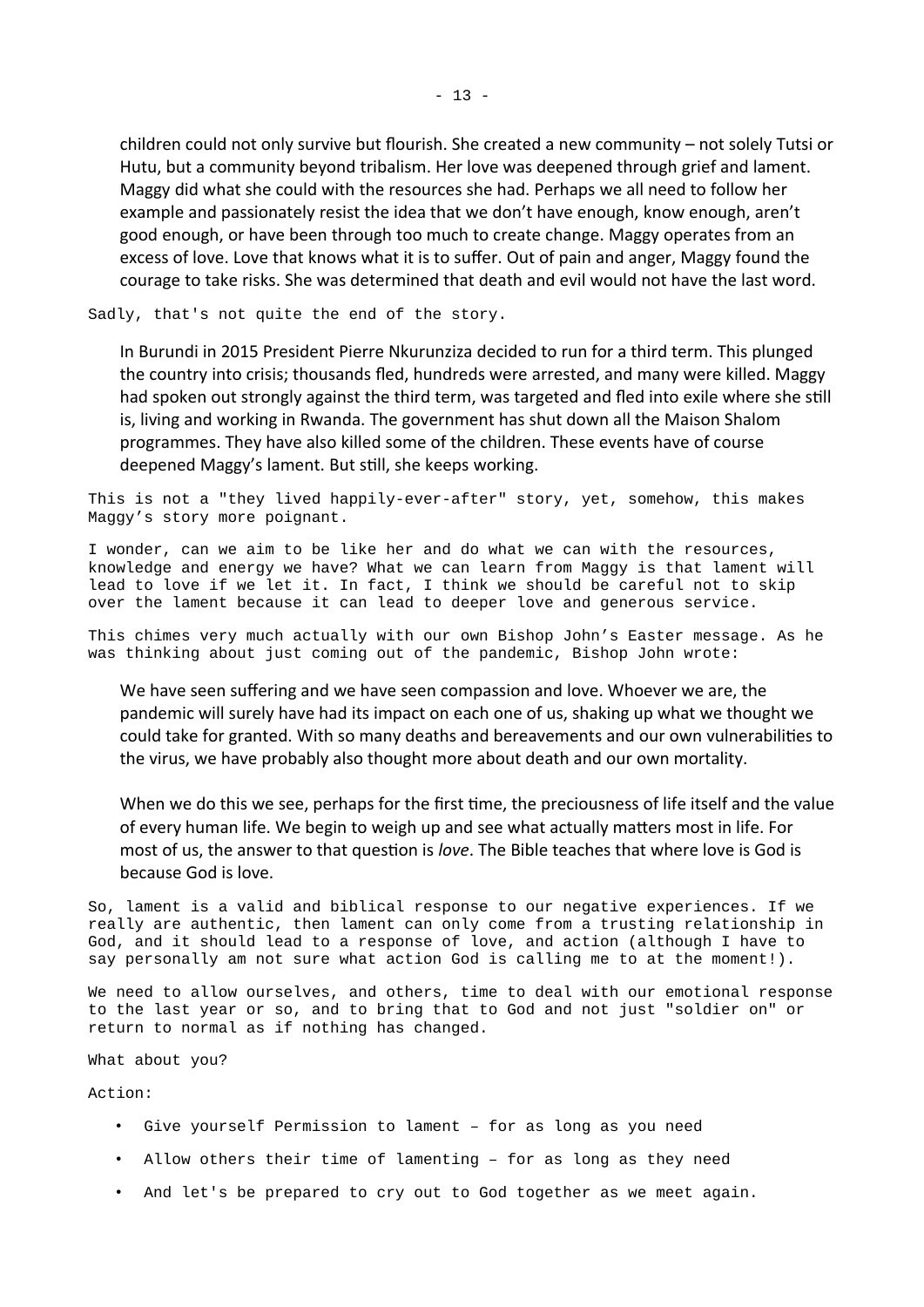In one of my Zoom meetings earlier this week, someone commented that they were really struggling to pray on Zoom. And that was such an encouragement to me because I thought, "Oh, it's not just me."

Maybe we haven't all had the same experience, and maybe not all of our shared experiences when we come back together will be joyful.

• But be ready for HOPE and ACTION to come out of lament – what is God calling you to? What is God calling us to, as we draw closer to Him in honesty?

The final slide just has the links to a couple of the resources if you want to explore this further. The CMS materials and Franciscan website, and of course the Psalms are a hugely valuable resource for this. So I would encourage you to spend some time with this if you think it would be helpful.

| To explore further: |                                                                                                                                                             |
|---------------------|-------------------------------------------------------------------------------------------------------------------------------------------------------------|
|                     | www.franciscanmedia.org/franciscan-spirit-blog/biblical-<br>laments-prayer-out-of-pain<br>https://churchmissionsociety.org/our-stories/<br>lament-for-lent/ |

I'm just going to finish with a prayer.

God of love, there are things that can be seen only with eyes that have cried. Give us, we pray, courage to give ourselves to lamentation. Draw us deep into silence, mouths to the dust of the world's suffering. Then release us into praise, your compassion seen, our hope renewed. So, bring your healing now. In Jesus' name we pray. Amen

### <span id="page-13-0"></span>*Prayerful Reflection*

[Karen Mills:]

Thank you so much, Kim. Such an amount of material there that we're just going to pause for a minute just to allow God to just settle on the things that He wants to say to you, in your heart. Just a moment's silence.

[pause]

I pray for each person listening today, that You would give them the freedom to lament. As British people, we tend to be a bit 'stiff upper lip'. But Father, help us to get lost in You, and to be really honest with You about how we have been feeling and how we are feeling about our fears and our hopes for the future. And Father, for each one of us, the experience of the last year of walking through pandemic will have been entirely different. But Father God, thank You that You are walking with us, that You have walked with us. And even though we might be fearful of what is next, we thank You that You have us in Your hand, even though we may have not walked this way before, You are walking in front of us.

Father, we just begin to think about all that Kim has said and the really helpful things that he suggested that we can do to just put this into some sort of context. Would You be with each and every one of us. Father, thank You for the safety of the relationship with You.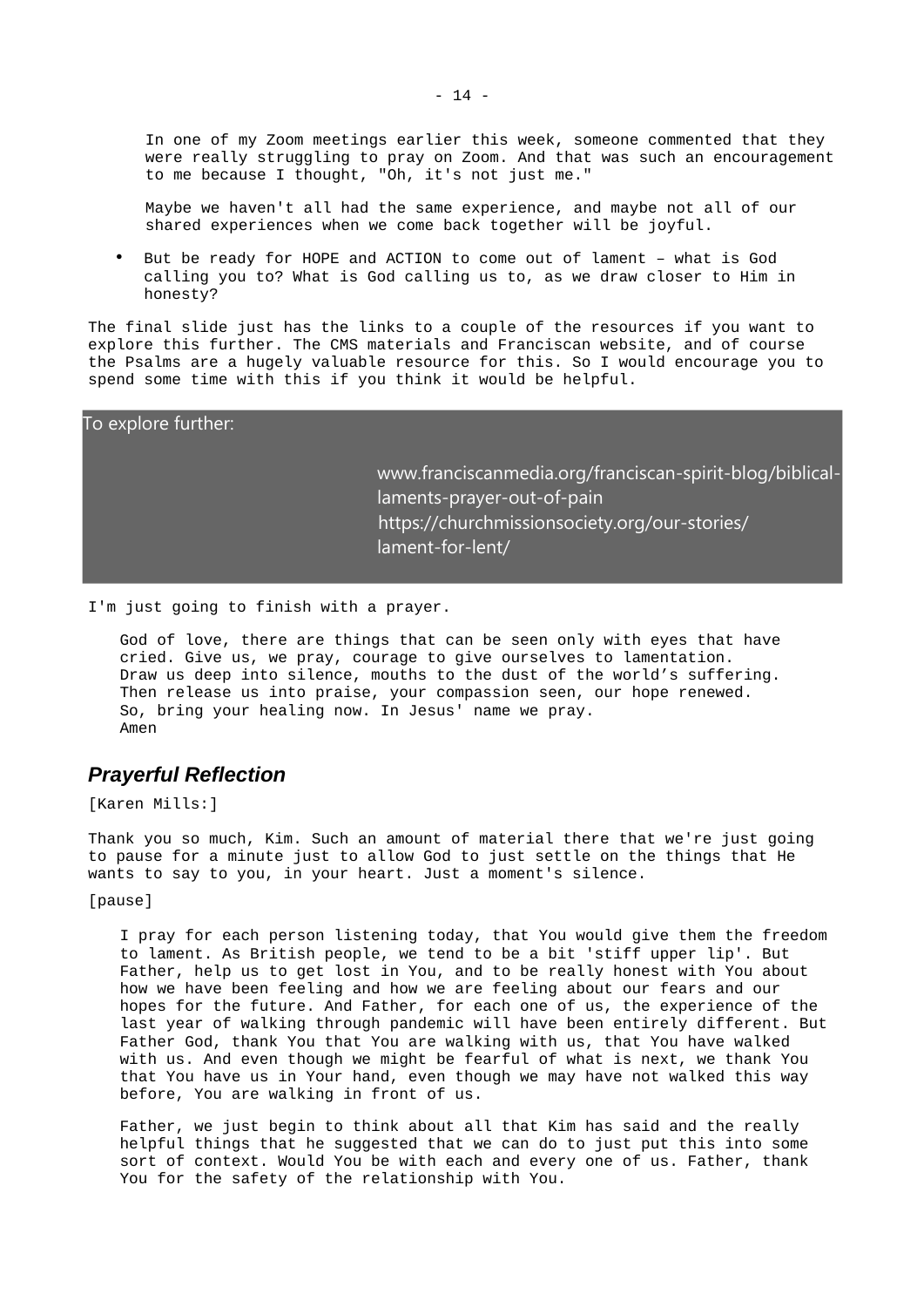Father, thank You, thank You, that You give us permission to weep. But You also give us permission to hope.

So as we come to the end of this morning, plenty to think about, and probably some good things to talk with each other about. I'll just read from Philippians<sup>[3](#page-14-1)</sup>, and in a way as a blessing to you.

6 Do not be anxious about anything, but in every situation, by prayer and petition, with thanksgiving, present your requests to God. 7 And the peace of God, which transcends all understanding, will guard your hearts and your minds in Christ Jesus.

Amen.

## <span id="page-14-0"></span>*3 rd Song: Father in Heaven*

So as we close, we've got a final song which is the son version of the Lord's Prayer, maybe we can just think of each other, and sitting in our homes and saying this together, and this will be said, all over the world, different times today, uniting us in prayer to our Lord Jesus Christ, amen.

Thank you.

| 1. Father in Heaven           | 2. Give          |
|-------------------------------|------------------|
| Holy is Your Name             | All t            |
| Your kingdom come             | Forg             |
| Your will be done on earth    | As w             |
| As it is in Heaven            | Who              |
| Our Father in Heaven          | Our <sup>-</sup> |
| Pre-Chorus:                   | Pre-Ch           |
| I and us wat juta tawartation |                  |

Lead us not into temptation God deliver us from the enemy

*Chorus:*

Yours is the kingdom And the power and the glory Forever

e us each moment that we need  $five$  us our sins ve forgive the ones b have sinned against us Father in Heaven

*Pre-Chorus, then Chorus x 2*

*Bridge:*

Our Father have Your way On the earth Your will be done

*Repeat Bridge*

*Chorus x 2*

*Tag:*

Forevermore

[Transcribed by Hamish Blair with help from [https://otter.ai\]](https://otter.ai/)

**[NIVUK 2011** unless otherwise stated**]** Extracts from the Holy Bible, New International Version Anglicised, copyright © 1979, 1984, 2011 Biblica, formerly International Bible Society. [Used by permission](https://www.biblica.com/terms-of-use/). All rights reserved. 'NIV' is a registered trademark of Biblica. UK trademark number 1448790

**[NIVUK1984]** Extracts from the Holy Bible, New International Version Anglicised, copyright © 1979, 1984 Biblica, formerly International Bible Society. Used by permission. All rights reserved. 'NIV' is a registered trademark of Biblica. UK trademark number 1448790.

Please note: inclusive language was not introduced into the NIV until the 2011 edition.

**[MEV]** The Holy Bible, Modern English Version. Copyright © 2014 by Military Bible Association. Published and distributed by Charisma House.

**[RSV]** Revised Standard Version of the Bible, copyright © 1946, 1952, and 1971 the Division of Christian Education of the National Council of the Churches of Christ in the United States of America. Used by permission. All rights reserved.

<span id="page-14-1"></span><sup>3</sup> Philippians 4:6-7